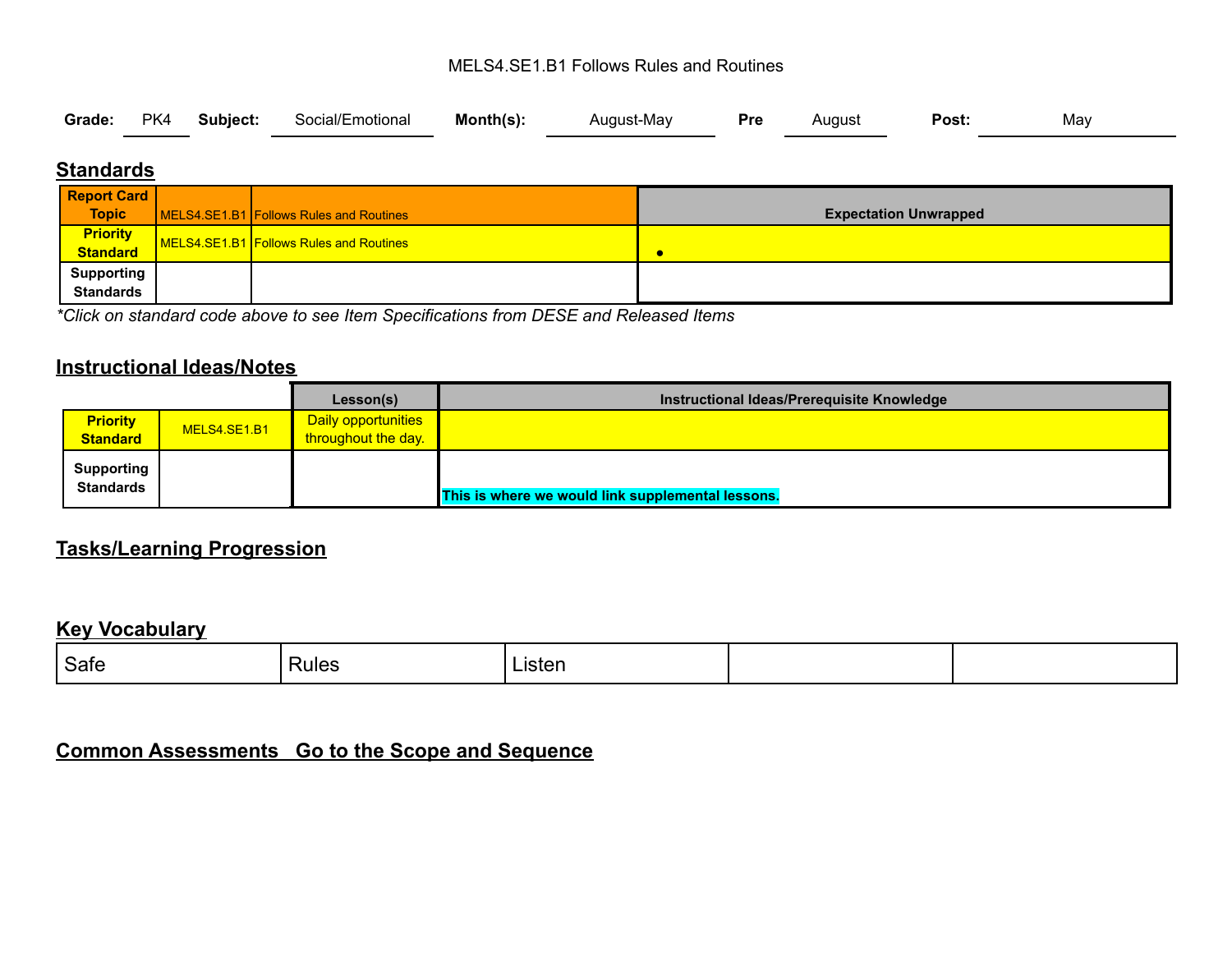# **Proficiency Scale**

| <b>Score</b>        | <b>Learning Goal</b>                                                                                                                                                                                                                                                                                                              | <b>Sample Tasks</b>                                                              |  |  |  |
|---------------------|-----------------------------------------------------------------------------------------------------------------------------------------------------------------------------------------------------------------------------------------------------------------------------------------------------------------------------------|----------------------------------------------------------------------------------|--|--|--|
| <b>Score</b><br>4.0 | In addition to Score 3.0, in-depth inferences or applications that go beyond what was<br>taught. For example, the student may:<br>The student recognizes and follows rules in a variety of settings such as the<br>classroom, recess, assemblies, pick/up and drop/off times with no prompts from<br>the teacher 90% of the time. | You will assess this standard in a variety of<br>settings through observation.   |  |  |  |
|                     | 3.5 In addition to 3.0 performance, in-depth inferences and applications with partial success.                                                                                                                                                                                                                                    |                                                                                  |  |  |  |
| <b>Score</b><br>3.0 | The student exhibits no major errors or gaps in the learning goal (complex ideas and<br>processes).<br>The student will:<br>The student recognizes and follows rules in a variety of settings such as the<br>classroom, recess, assemblies, pick/up and drop/off times with no prompts from<br>the teacher 80% of the time.       | You will assess this standard in a variety of<br>settings through observation.   |  |  |  |
|                     | 2.5 No major errors or gaps in 2.0 content and partial knowledge of 3.0 content.                                                                                                                                                                                                                                                  |                                                                                  |  |  |  |
| <b>Score</b><br>2.0 | The student exhibits no major errors or gaps in the simpler details and processes.<br>The student will:<br>The student recognizes and follows rules in a variety of settings such as the<br>$\bullet$<br>classroom, recess, assemblies, pick/up and drop/off times with no prompts from<br>the teacher 70% of the time.           | You will assess this standard in a variety of<br>settings through observation.   |  |  |  |
|                     | 1.5 Partial understanding of the 2.0 content with major errors or gaps in 3.0 content.                                                                                                                                                                                                                                            |                                                                                  |  |  |  |
| <b>Score</b><br>1.0 | With help, a partial understanding of the 2.0 content and some of the 3.0 content.<br>The student recognizes and follows rules in a variety of settings such as the<br>classroom, recess, assemblies, pick/up and drop/off times with no prompts from<br>the teacher 60% of the time or less.                                     | • You will assess this standard in a variety of<br>settings through observation. |  |  |  |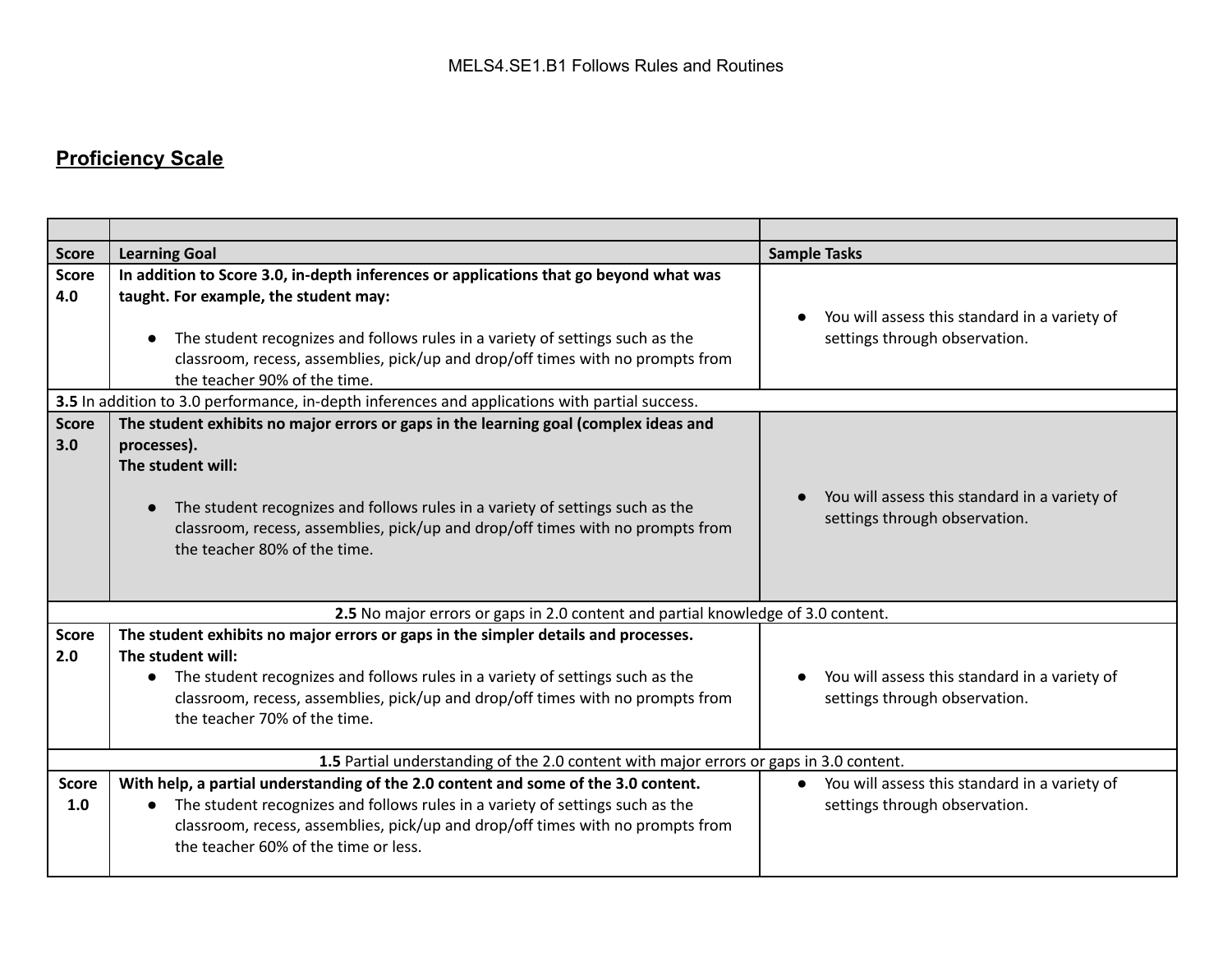MELS4.SE1.B1 Follows Rules and Routines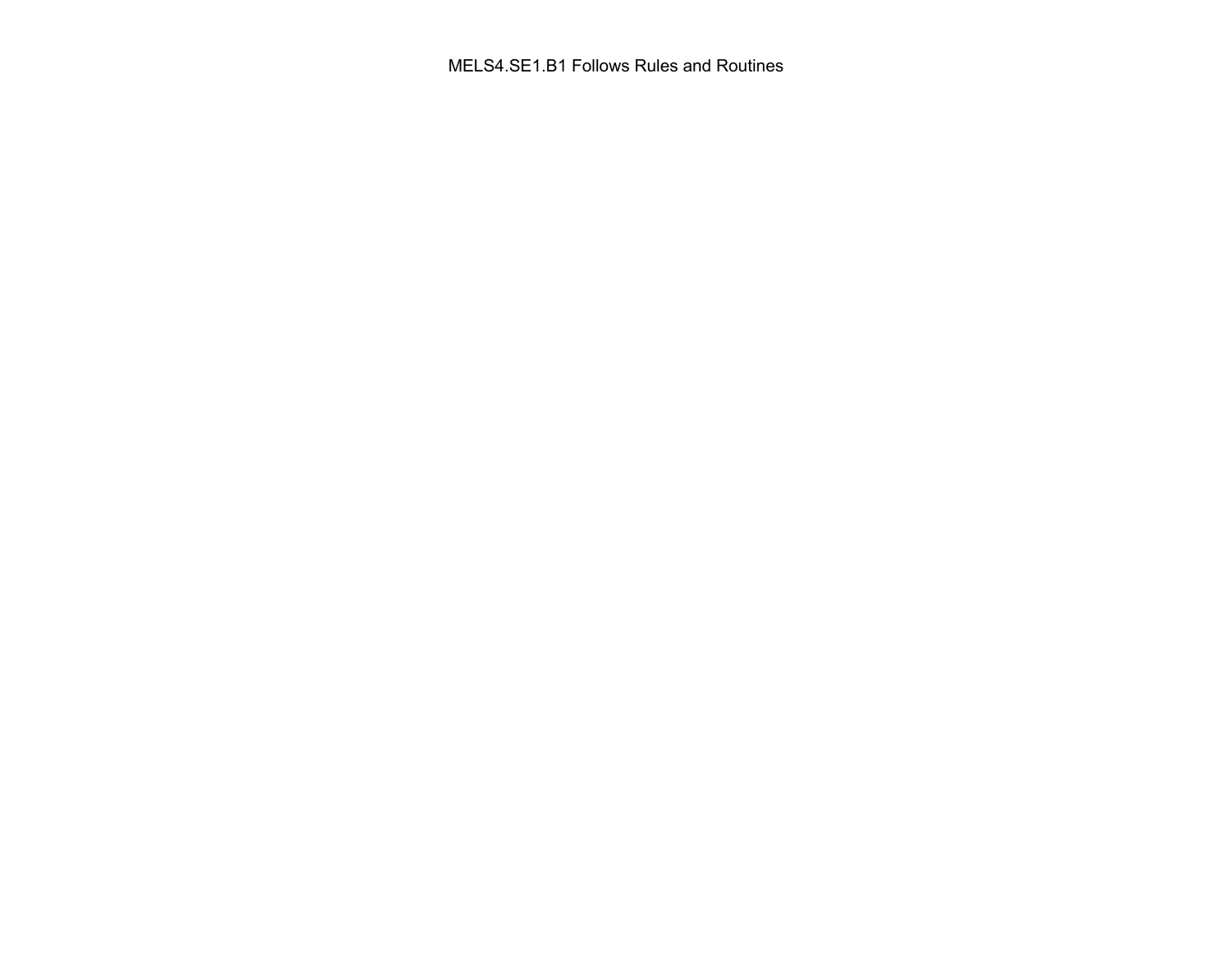#### MELS4.SE.1.A3 Knows Personal Information

|  |  |  |  |  | Grade: PK Subject: Social/Emotional Month(s): November-May Pre November |  |  | Post: | May |  |
|--|--|--|--|--|-------------------------------------------------------------------------|--|--|-------|-----|--|
|--|--|--|--|--|-------------------------------------------------------------------------|--|--|-------|-----|--|

## **Standards**

| <b>Report Card</b> |                                           |                              |
|--------------------|-------------------------------------------|------------------------------|
| <b>Topic</b>       | MELS4.SE.1.A3 Knows Personal Information  | <b>Expectation Unwrapped</b> |
| <b>Priority</b>    |                                           |                              |
| <b>Standard</b>    | MELS4.SE.1.A   Knows Personal Information | $\bullet$                    |
| <b>Supporting</b>  |                                           |                              |
| <b>Standards</b>   |                                           |                              |

*\*Click on standard code above to see Item Specifications from DESE and Released Items*

# **Instructional Ideas/Notes**

|                                       |               | Lesson(s)                  | Instructional Ideas/Prerequisite Knowledge        |
|---------------------------------------|---------------|----------------------------|---------------------------------------------------|
| <b>Priority</b>                       |               | Circle time, entrance/exit |                                                   |
| <b>Standard</b>                       | MELS4.SE.1.A3 | <b>Itickets</b>            |                                                   |
| <b>Supporting</b><br><b>Standards</b> |               |                            | This is where we would link supplemental lessons. |

# **Tasks/Learning Progression**

#### **Key Vocabulary**

| First<br>Name | Name<br>יספ<br>aəı | Age<br>. . | Parent |  |
|---------------|--------------------|------------|--------|--|
|               |                    |            |        |  |

# **Common Assessments Go to the Scope and Sequence**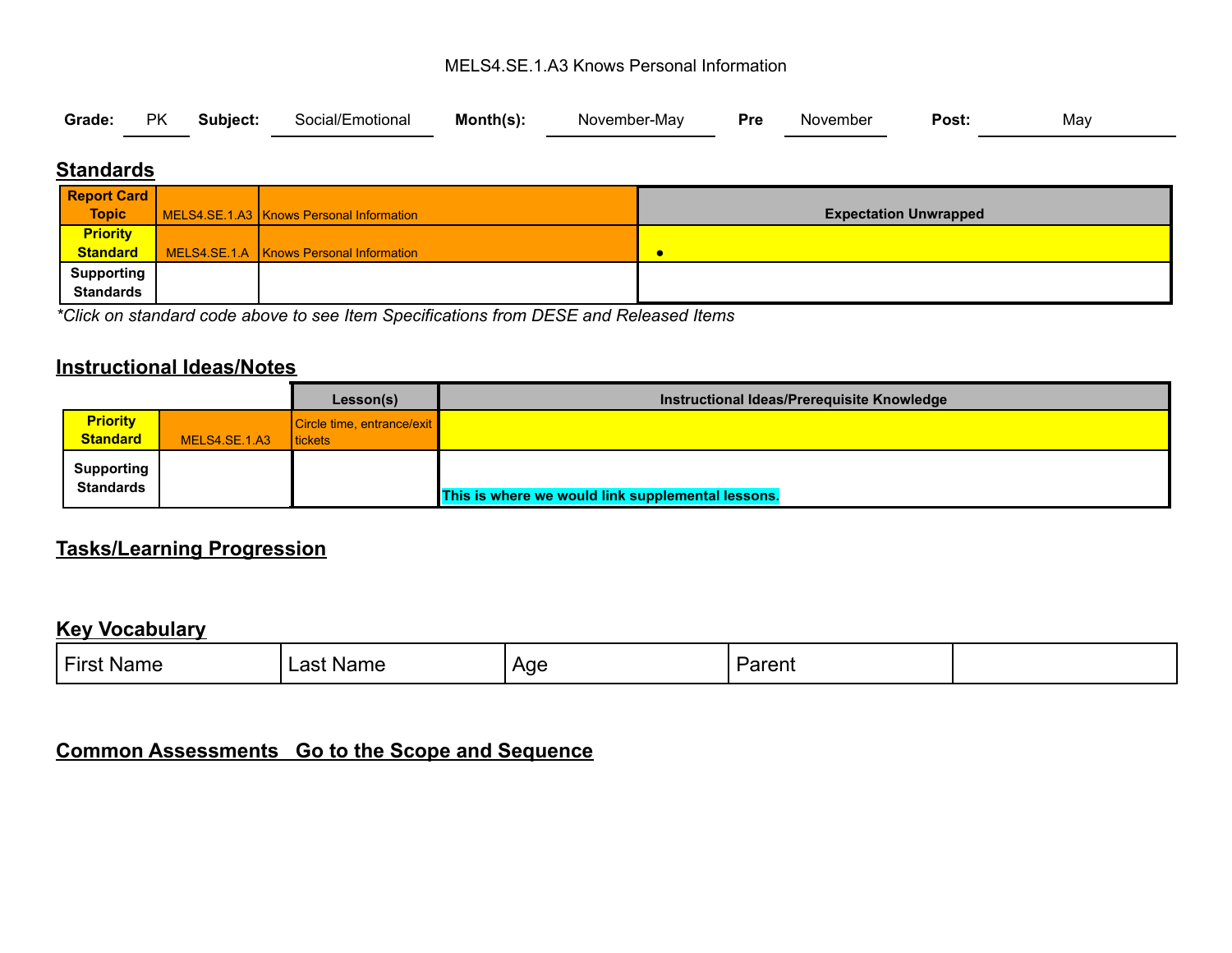# **Proficiency Scale**

A score of 3.0 correlates with grade-level proficiency on the priority standard.

| <b>Score</b>        | <b>Learning Goal</b>                                                                                                                                                                                                                  | <b>Sample Tasks</b>                                                                                                                                                    |  |  |  |  |  |
|---------------------|---------------------------------------------------------------------------------------------------------------------------------------------------------------------------------------------------------------------------------------|------------------------------------------------------------------------------------------------------------------------------------------------------------------------|--|--|--|--|--|
| <b>Score</b><br>4.0 | In addition to Score 3.0, in-depth inferences or applications that go beyond what was<br>taught. For example, the student may:<br>The student can tell their first name, last name, one parent name, age, and<br>birthday.            | Ask the student what is your first name, what is<br>your last name, what is your<br>mom/dad/caregiver's name, how old are you,<br>what is your birthday(month and day? |  |  |  |  |  |
|                     | 3.5 In addition to 3.0 performance, in-depth inferences and applications with partial success.                                                                                                                                        |                                                                                                                                                                        |  |  |  |  |  |
| <b>Score</b><br>3.0 | The student exhibits no major errors or gaps in the learning goal (complex ideas and<br>processes).<br>The student will:<br>The student can name four of the following: first name, last name, one parent<br>name, age, and birthday. | Ask the student what is your first name, what is<br>your last name, what is your<br>mom/dad/caregiver's name, how old are you?                                         |  |  |  |  |  |
|                     | 2.5 No major errors or gaps in 2.0 content and partial knowledge of 3.0 content.                                                                                                                                                      |                                                                                                                                                                        |  |  |  |  |  |
| <b>Score</b><br>2.0 | The student exhibits no major errors or gaps in the simpler details and processes.<br>The student will:<br>The student can name three of the following: first name, last name, one parent<br>name, age, and birthday.                 | Ask the student what is your first name, what is<br>your last name, what is your<br>mom/dad/caregiver's name, how old are you?                                         |  |  |  |  |  |
|                     | 1.5 Partial understanding of the 2.0 content with major errors or gaps in 3.0 content.                                                                                                                                                |                                                                                                                                                                        |  |  |  |  |  |
| <b>Score</b><br>1.0 | With help, a partial understanding of the 2.0 content and some of the 3.0 content.<br>The student can name two or fewer of the following: first name, last name, one<br>parent name, age, and birthday.                               | • Ask the student what is your first name, what is<br>your last name, what is your<br>mom/dad/caregiver's name, how old are you?                                       |  |  |  |  |  |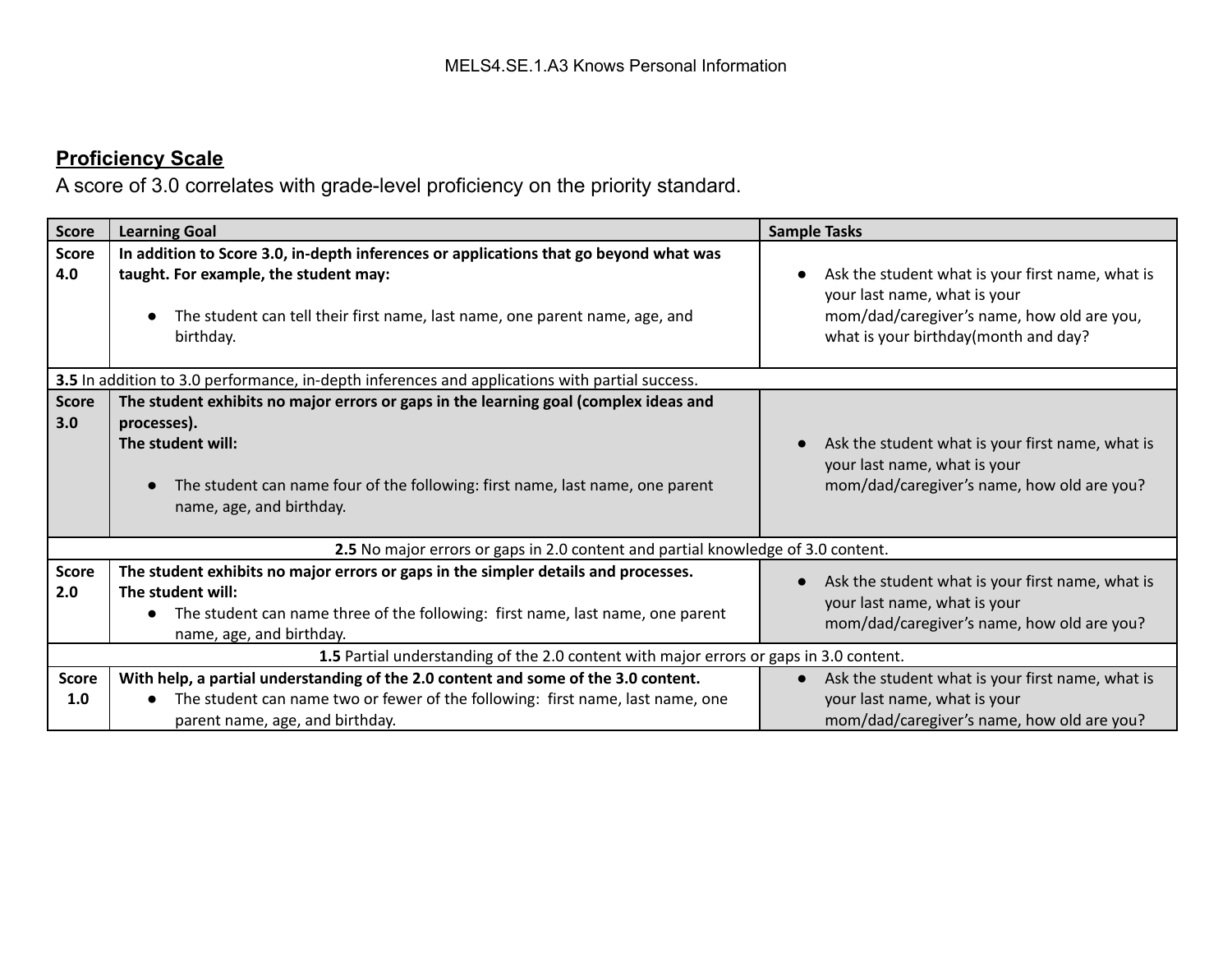#### MELS4.SE.1.E1 Sustains Attention to Task (Approaches to Learning)

| Grade: PK4 Subject: Social/Emotional Month(s): August-May Pre August Post: |  |  |  |  |  |  |  |  |  | May |  |
|----------------------------------------------------------------------------|--|--|--|--|--|--|--|--|--|-----|--|
|----------------------------------------------------------------------------|--|--|--|--|--|--|--|--|--|-----|--|

# **Standards**

| <b>Report Card</b> |                                                                    |                              |
|--------------------|--------------------------------------------------------------------|------------------------------|
| <b>Topic</b>       | MELS4.SE.1.E1 Sustains Attention to Task                           | <b>Expectation Unwrapped</b> |
| <b>Priority</b>    |                                                                    |                              |
| Standard           | MELS4.SE.1.1   Sustains Attention to Task (Approaches to learning) | C                            |
| <b>Supporting</b>  |                                                                    |                              |
| <b>Standards</b>   |                                                                    |                              |

*\*Click on standard code above to see Item Specifications from DESE and Released Items*

# **Instructional Ideas/Notes**

|                                       |                     | Lesson(s)                                                      | Instructional Ideas/Prerequisite Knowledge        |  |
|---------------------------------------|---------------------|----------------------------------------------------------------|---------------------------------------------------|--|
| <b>Priority</b><br><b>Standard</b>    | <b>MELS4.SE.1.1</b> | Circle time, Shared<br>Reading, Academic seat<br><b>I</b> time |                                                   |  |
| <b>Supporting</b><br><b>Standards</b> |                     |                                                                | This is where we would link supplemental lessons. |  |

# **Tasks/Learning Progression**

#### **Key Vocabulary**

# **Common Assessments Go to the Scope and Sequence**